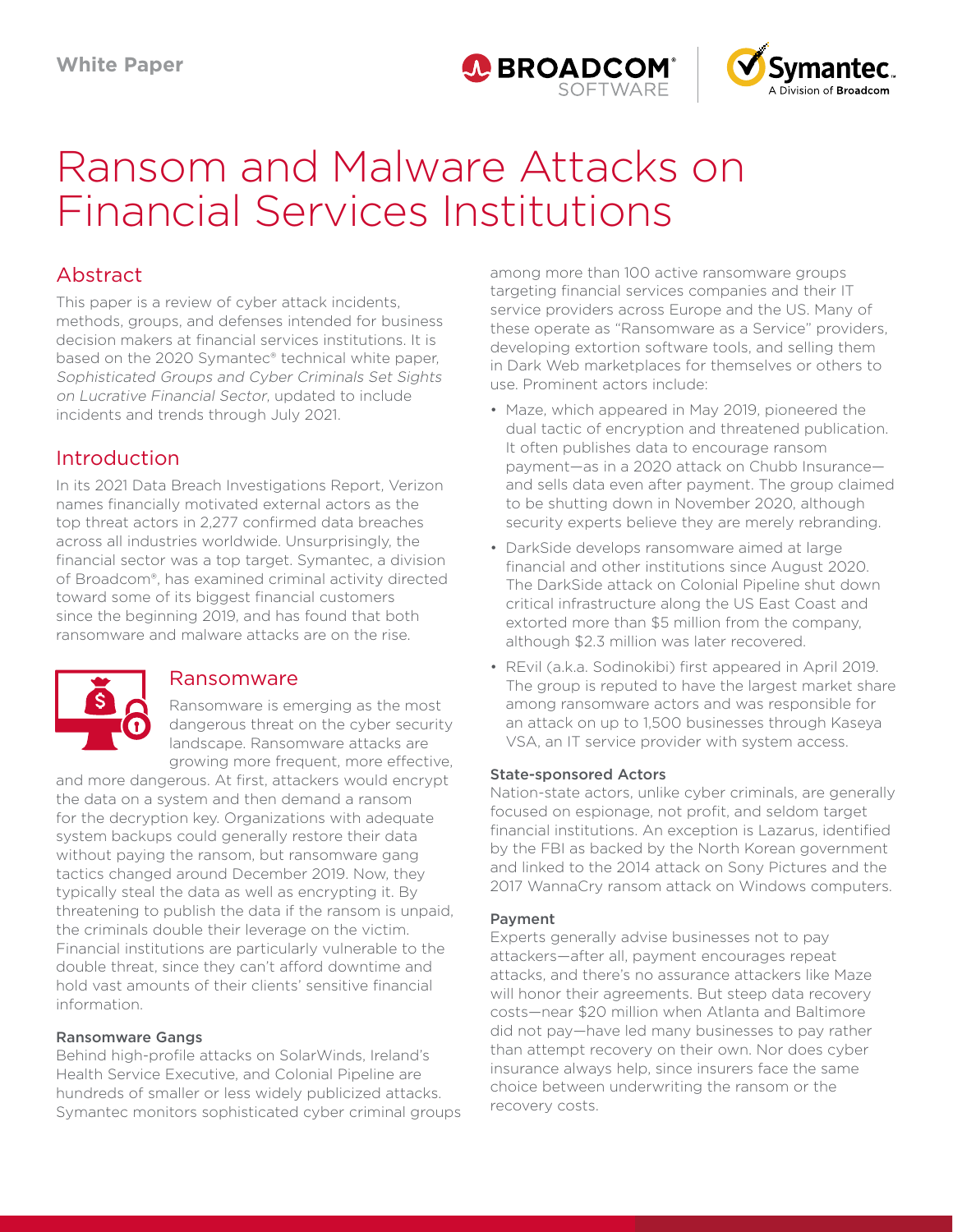## **White Paper**

## Ransomware (cont.)

Traceable payments can expose cyber criminals, so their demands invariably specify cryptocurrency. Blockchain analyst Chainalysis estimates that ransomware attackers extracted at least \$412 million in cryptocurrency from victim organizations in 2020, more than quadrupling their 2019 totals. The pace quickened further in 2021, with payments of more than \$127 million in 2021 as of May 28, and a demand of \$70 million by REvil from their July 3rd exploit of IT provider Kaseya. After US Federal officials recovered \$2.3 million in Bitcoin from DarkSide's Colonial Pipeline attack, hackers will likely turn to newer cryptocurrencies such as Monero or Zcash, which are designed to be less traceable than Bitcoin.



## Malware

Malicious software is typically inserted through phishing emails or by compromised Web applications.

Emails include micro-targeted spear-phishing attacks aimed at specific individuals, often after exhaustive mining of their social media accounts for information to make the communications seem credible. Web application attacks gain access to web or email servers, on premises or increasingly in the cloud, through bruteforce credential guessing or re-use of credentials stolen elsewhere, a technique called credential stuffing.

Malicious code is inserted in email attachments with plausible names and file types. Web application attacks insert malware into the code of compromised servers, using either hacker tools or legitimate administrative tools. The latter include the Windows PowerShell environment, WMI administration features, installers, and other utilities—a collection of techniques called "living off the land."

Once "backdoor" access is attained, attackers map network topology and spread laterally across networks to locate and collect assets of interest. They often maintain a stealthy presence for days or even weeks to set up exfiltration of data, money, or credentials to use in future attacks.

#### Malware Gangs

Unlike old-school hackers, today's financially motivated malware users operate in organized, well-equipped gangs, often out of jurisdictions beyond the reach of Western financial authorities. Constant mutations, mergers, and alliances make these groups difficult to track, but Symantec has identified the following:

- Carbanak is a malware-focused gang that appeared in May 2017. Atypically, it targets banks themselves instead of their customers. Its pattern of attack is to deliver malware attached to spear-phishing emails, wait, and then either transfer money to accounts under its control, or hijack ATMs to dispense cash to its confederates. By some estimates, it has stolen more than \$1 billion to date.
- FIN7 (a.k.a. Fruitfly) also appeared in May 2017. It shares malware and tactics with Carbanak, but targets a broader range of industries.
- Odinaff appeared in January 2016 and, like Carbanak, targets financial firms. It distributes malware through email attachments, password-protected archives, and botnets. It is believed to be targeting the SWIFT system for interbank payments and using malware to obscure its attacks.
- Jointworm (a.k.a. Evilnum) is discussed in detail below.

#### State-sponsored Actors

North Korea-backed Lazarus, source of the WannaCry ransomware attack discussed above, has also been linked to a series of attacks on banks by exploiting the SWIFT system. The most infamous example was the Bangladesh bank heist, in which the group attempted to steal \$81 million, but made off with a lot less due to the quick actions of bank staff.

## Anatomy of a Malware Attack: Jointworm/Evilnum

Symantec researchers have identified a cyber attack group focused on financial services companies and the IT companies that serve them in Cyprus, Ukraine, the US, and Czech Republic. The group, called Jointworm (also known as Evilnum), has been active since at least August 2017; its latest campaign against the financial sector appears to have started in December 2019. It is a highly disciplined and well-equipped organization.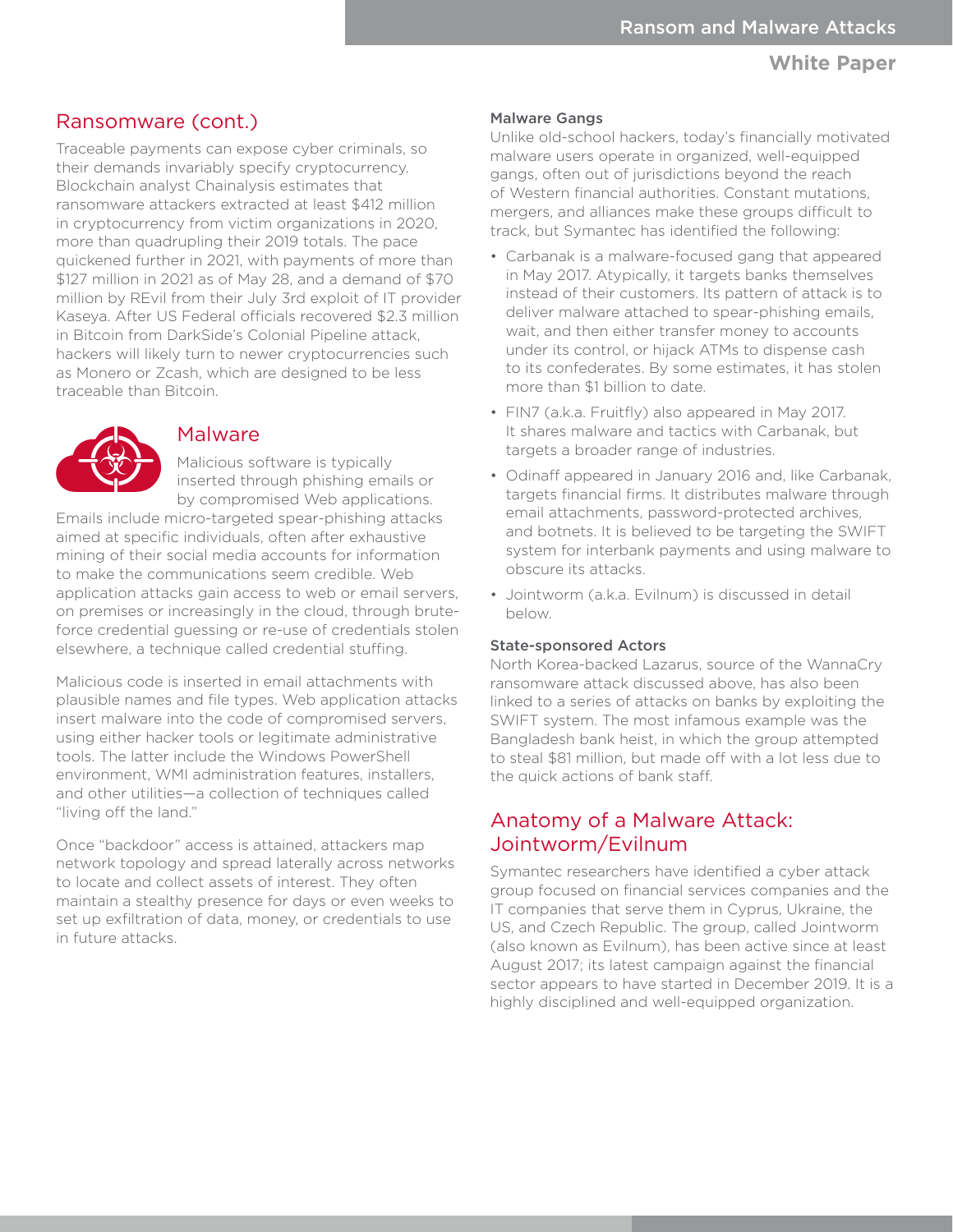**White Paper**

Anatomy of a Malware Attack

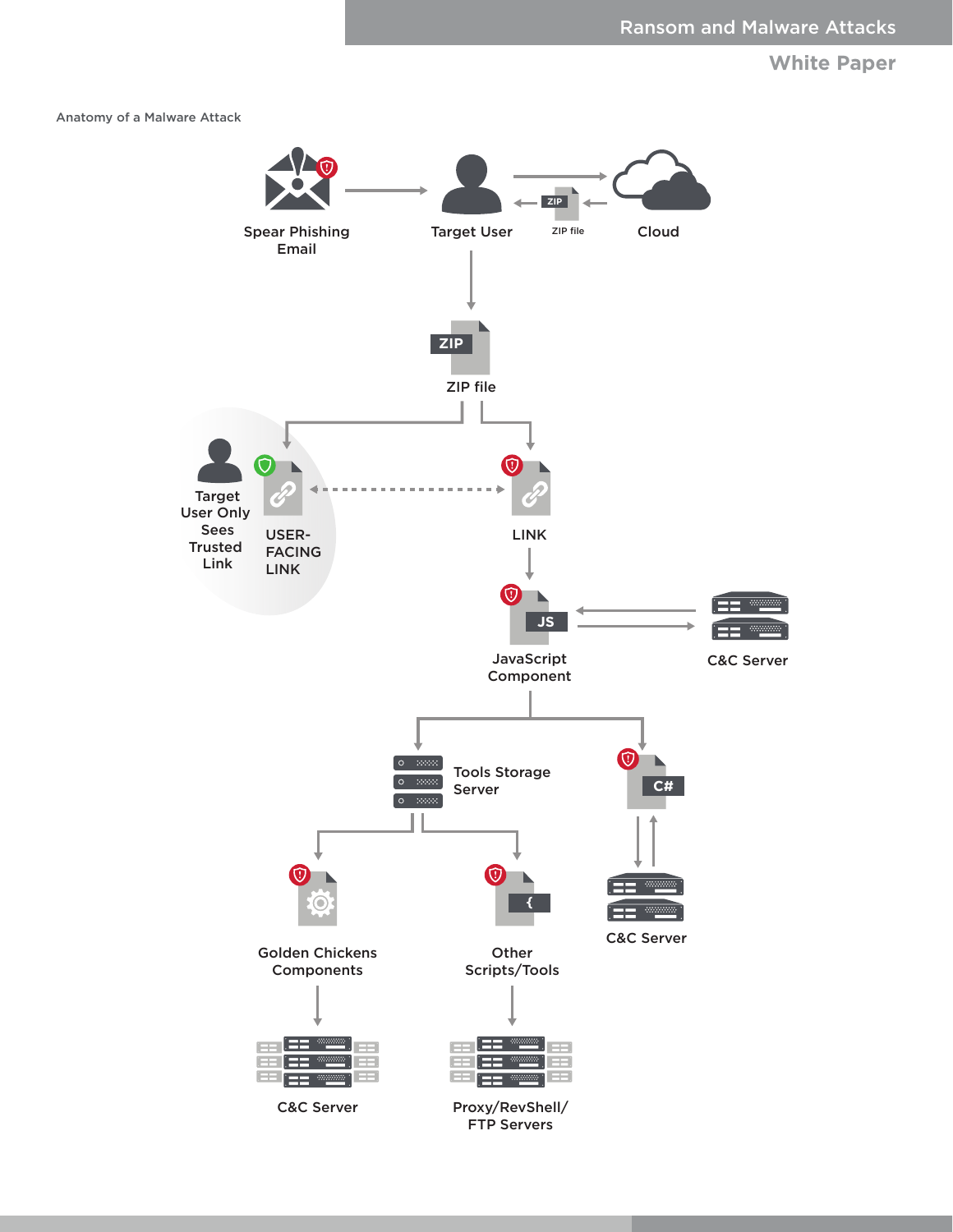# Anatomy of a Malware Attack— Jointworm/Evilnum (cont.)

Symantec observed Jointworm's activity on multiple machines in a leading European finance company that offers online trading of shares, contracts, and international foreign exchange. The group's activities there provide an excellent example of a high-end malware attack, and an illustration of what financial firms are up against.

### Targets

Jointworm steals financial information from targeted companies and their customers, including the following:

- Customer lists, trading records, financial spreadsheets, and other documents
- Internal presentations
- Software licenses and credentials
- Cookies and session information
- Email credentials
- Customer credit card information and proof of address/identity documents

#### Initial Access

Malware was first implanted by a multi-step process beginning with an email spear-phishing attack narrowly targeting account management staff responsible for compliance with Know Your Customer regulations:

- 1. Emails sent to administrators were made to look innocent using generic financial-related language, requests, and attachment names. The emails also included links to a ZIP archive on Google Drive controlled by Jointworm.
- 2. When opened, the archive displayed what appeared to be images or Office documents, but were actually LNK shortcuts.
- 3. When the reader clicked to open one of the decoys, the link displayed a plausible-looking document, but also executed a custom JavaScript to install a backdoor, giving attackers access to the reader's machine.

### Downloading Tools and Malware

The backdoor gave attackers network access and the ability to both download additional malware from outside and "live off the land" by exploiting legitimate tools available on network endpoints and servers.

1. About two hours after the first machine was compromised, Jointworm ran a successful test of its network connectivity.

- 2. A short time later, the attackers launched an interactive interpreter on the machine, and used it to download scripts and loaders for later use. Over the course of two weeks, they installed their backdoor on a second machine and used it to download an archive of additional tools.
- 3. They also used installers, utilities, and applications available on the compromised machines to download additional tools.

### Reconnaissance and Credential Stealing

With access established and a full set of tools, Jointworm began mapping the network, identifying assets of interest, and acquiring credentials to upgrade their permissions.

- 1. The Jointworm team browsed and mapped the network, collecting information on assets, including storage on a growing number of compromised machines.
- 2. A search for files containing the string "cpassword," led the group to old Active Directory Group Policy files they could unlock using an obsolete password published by Microsoft over a decade ago.
- 3. The Active Directory files contained passwords and other credentials that allowed Jointworm to move laterally across networks and escalate their privileges to the Network Administrator level.

The process of mapping networks and escalating privileges took Jointworm more than 100 days to complete, on par with their attacks on other financial institutions. With Network Administrator-level privileges, Jointworm now had virtually complete access to information on the company's network.

Jointworm maintains its strong focus on financial organizations and other companies with links to the financial sector, including fintech companies and organizations that provide IT services to companies in the financial sector. Companies in this sector should be aware that they are targets of sophisticated and professional groups like Jointworm.

# Conclusion

The financial sector is a tempting target for both individual cyber criminals looking for quick profit, and organized gangs and nation-state actors with both financial and intelligence motivations.